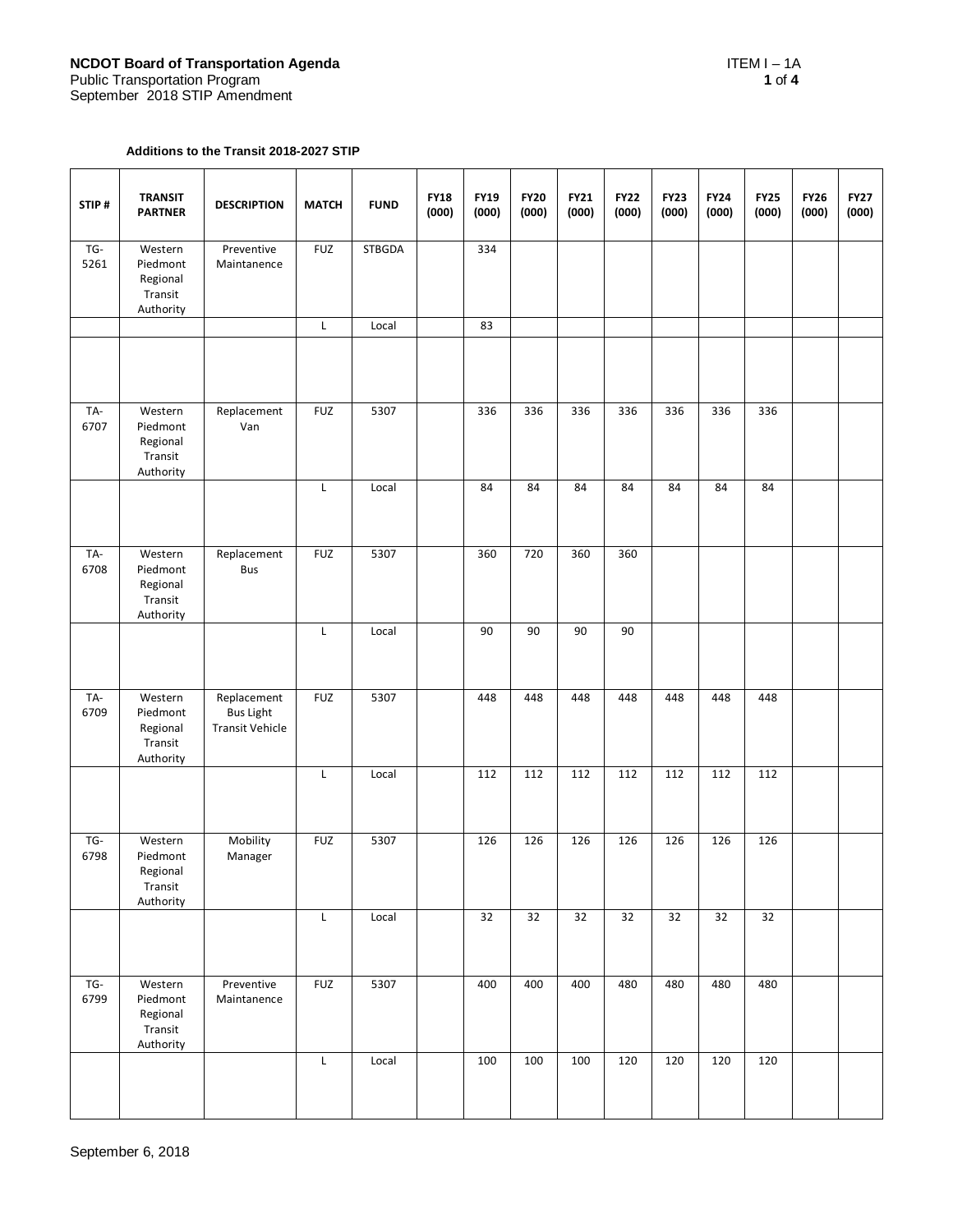## **NCDOT Board of Transportation Agenda** ITEM I – 1A

Public Transportation Program **2** of **4** September 2018 STIP Amendment

| TG-<br>6800 | Western<br>Piedmont<br>Regional<br>Transit<br>Authority | Routine<br>Capital - Bus<br>Stop Shelters,<br>Benches, Shop<br>Equipment,<br>Spare Parts,<br>Engines,<br>Farebox,<br>Service<br>Vehicles,<br>Computer<br>Hardware and<br>Software, AVL<br>Software, etc. | <b>FUZ</b><br>L | 5307<br>Local | 120<br>30 | 120<br>30 | 120<br>30 | 200<br>40      | 200<br>40      | 200<br>40 | 200<br>40 |  |
|-------------|---------------------------------------------------------|----------------------------------------------------------------------------------------------------------------------------------------------------------------------------------------------------------|-----------------|---------------|-----------|-----------|-----------|----------------|----------------|-----------|-----------|--|
|             |                                                         |                                                                                                                                                                                                          |                 |               |           |           |           |                |                |           |           |  |
| TO-<br>6162 | Western<br>Piedmont<br>Regional<br>Transit<br>Authority | Operating<br>Assistance                                                                                                                                                                                  | <b>FUZ</b>      | 5307          | 1500      | 1500      | 1500      | 1600           | 1600           | 1700      | 1700      |  |
|             |                                                         |                                                                                                                                                                                                          | L               | Local         | 1500      | 1500      | 1500      | 1600           | 1600           | 1700      | 1700      |  |
| TG-<br>6801 | Western<br>Piedmont<br>Regional<br>Transit<br>Authority | Operating<br>Assistance -<br>ADA<br>Paratransit                                                                                                                                                          | <b>FUZ</b>      | 5307          | 160       | 160       | 160       | 180            | 180            | 200       | 200       |  |
|             |                                                         |                                                                                                                                                                                                          | L               | Local         | 40        | 40        | 40        | 45             | 45             | 50        | 50        |  |
| TS-<br>7002 | Western<br>Piedmont<br>Regional<br>Transit<br>Authority | Safety and<br>Security                                                                                                                                                                                   | <b>FUZ</b>      | 5307          | 24        | 24        | 24        | 26             | 26             | 28        | 28        |  |
|             |                                                         |                                                                                                                                                                                                          | Local           | L             | 6         | 6         | 6         | $\overline{7}$ | $\overline{7}$ | 8         | 8         |  |
| TP-<br>5157 | Western<br>Piedmont<br>Regional<br>Transit<br>Authority | Planning<br>Assistance                                                                                                                                                                                   | <b>FUZ</b>      | 5307          | 40        | 48        | 48        | 48             | 56             | 56        | 56        |  |
|             |                                                         |                                                                                                                                                                                                          | L               | Local         | 10        | 12        | 12        | 12             | 14             | 14        | 14        |  |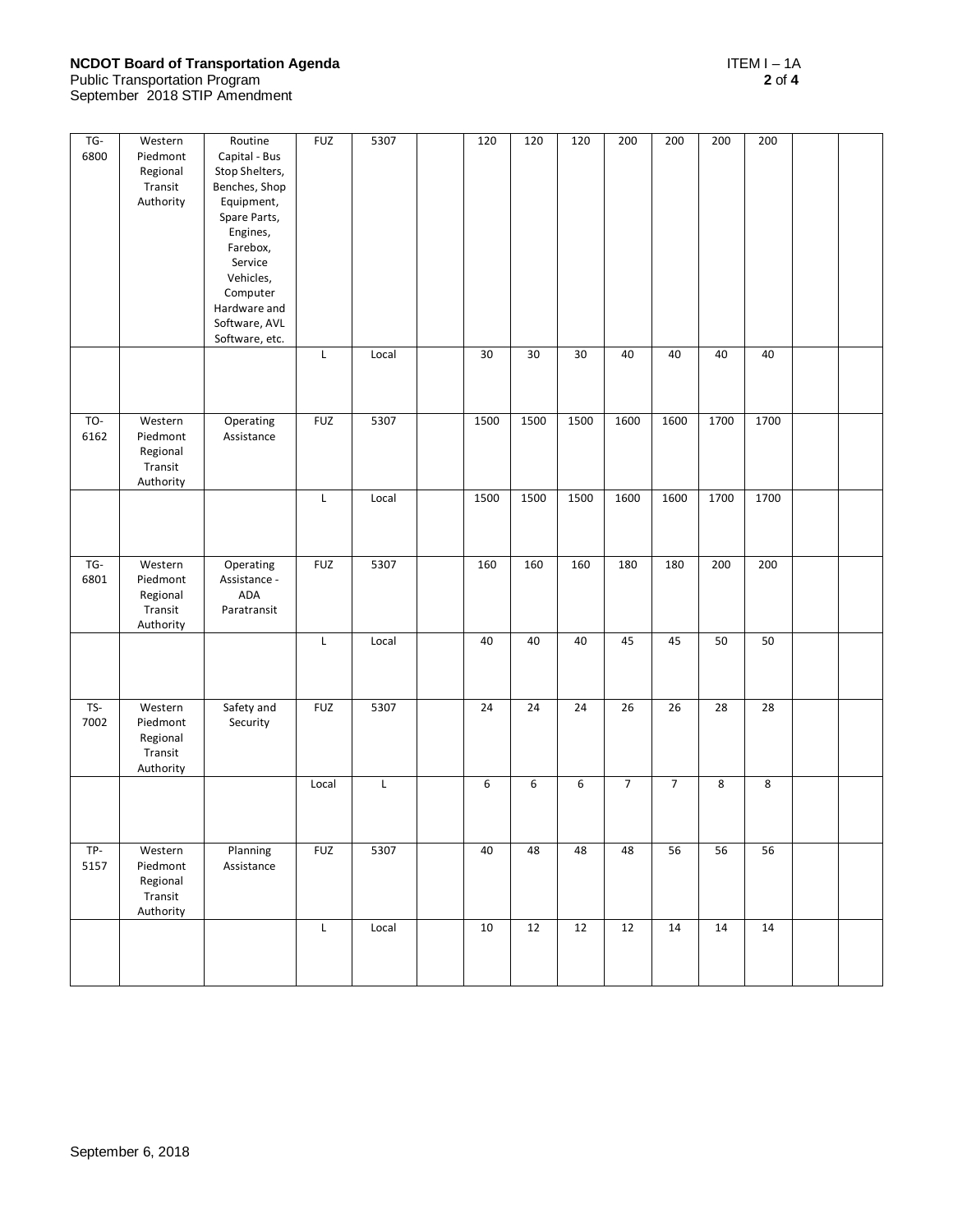# **NCDOT Board of Transportation Agenda** ITEM I – 1A

| TQ-<br>9039 | Western<br>Piedmont<br>Regional<br>Transit<br>Authority     | Capital<br>Purchase of<br>Service              | FEDP         | 5310        | 120    | 160 | 160 | 160 | 160 | 160    | 160             |  |
|-------------|-------------------------------------------------------------|------------------------------------------------|--------------|-------------|--------|-----|-----|-----|-----|--------|-----------------|--|
|             |                                                             |                                                | L            | Local       | 30     | 50  | 50  | 50  | 50  | 50     | 50              |  |
| TL-<br>1000 | Western<br>Piedmont<br>Regional<br>Transit<br>Authority     | Program<br>Administratio<br>n                  | FEDP         | 5310        | $30\,$ | 30  | 30  | 30  | 30  | 30     | $\overline{30}$ |  |
| TG-<br>6802 | Western<br>Piedmont<br>Regional<br>Transit<br>Authority     | Operating<br>Assistance-<br>ADA<br>Paratransit | FEDP         | 5310        | 40     | 40  | 40  | 40  | 40  | 40     | 40              |  |
|             |                                                             |                                                | L            | Local       | 10     | 10  | 10  | 10  | 10  | 10     | 10              |  |
| TQ-<br>9040 | Western<br>Piedmont<br>Regional<br>Transit<br>Authority     | Mobility<br>Manager                            | FEDP         | 5310        | 40     | 40  | 40  | 40  | 40  | 40     | 40              |  |
|             |                                                             |                                                | L            | Local       | $10\,$ | 10  | 10  | 10  | 10  | $10\,$ | $10\,$          |  |
| TA-<br>6705 | Piedmont<br>Authority for<br>Regional<br>Transportati<br>on | Replacement<br>Vans                            | <b>STPDA</b> | 5307        | 200    |     |     |     |     |        |                 |  |
|             |                                                             |                                                | Local        | $\mathsf L$ | 50     |     |     |     |     |        |                 |  |

## **Administrative Modifications**

| STIP#   | <b>TRANSIT</b><br><b>PARTNER</b>                        | <b>DESCRIPTION</b>  | <b>MATCH</b> | <b>FUND</b> | <b>FY18</b><br>(000) | <b>FY19</b><br>(000) | <b>FY20</b><br>(000) | <b>FY21</b><br>(000) | <b>FY22</b><br>(000) | <b>FY23</b><br>(000) | <b>FY24</b><br>(000) | <b>FY25</b><br>(000) | <b>FY26</b><br>(000) | <b>FY27</b><br>(000) |
|---------|---------------------------------------------------------|---------------------|--------------|-------------|----------------------|----------------------|----------------------|----------------------|----------------------|----------------------|----------------------|----------------------|----------------------|----------------------|
| TC-5101 | Western<br>Piedmont<br>Regional<br>Transit<br>Authority | Mobility<br>Manager | <b>FUZ</b>   | 5307        |                      | 128                  |                      |                      |                      |                      |                      |                      |                      |                      |
|         |                                                         |                     |              | Local       |                      | 31                   |                      |                      |                      |                      |                      |                      |                      |                      |